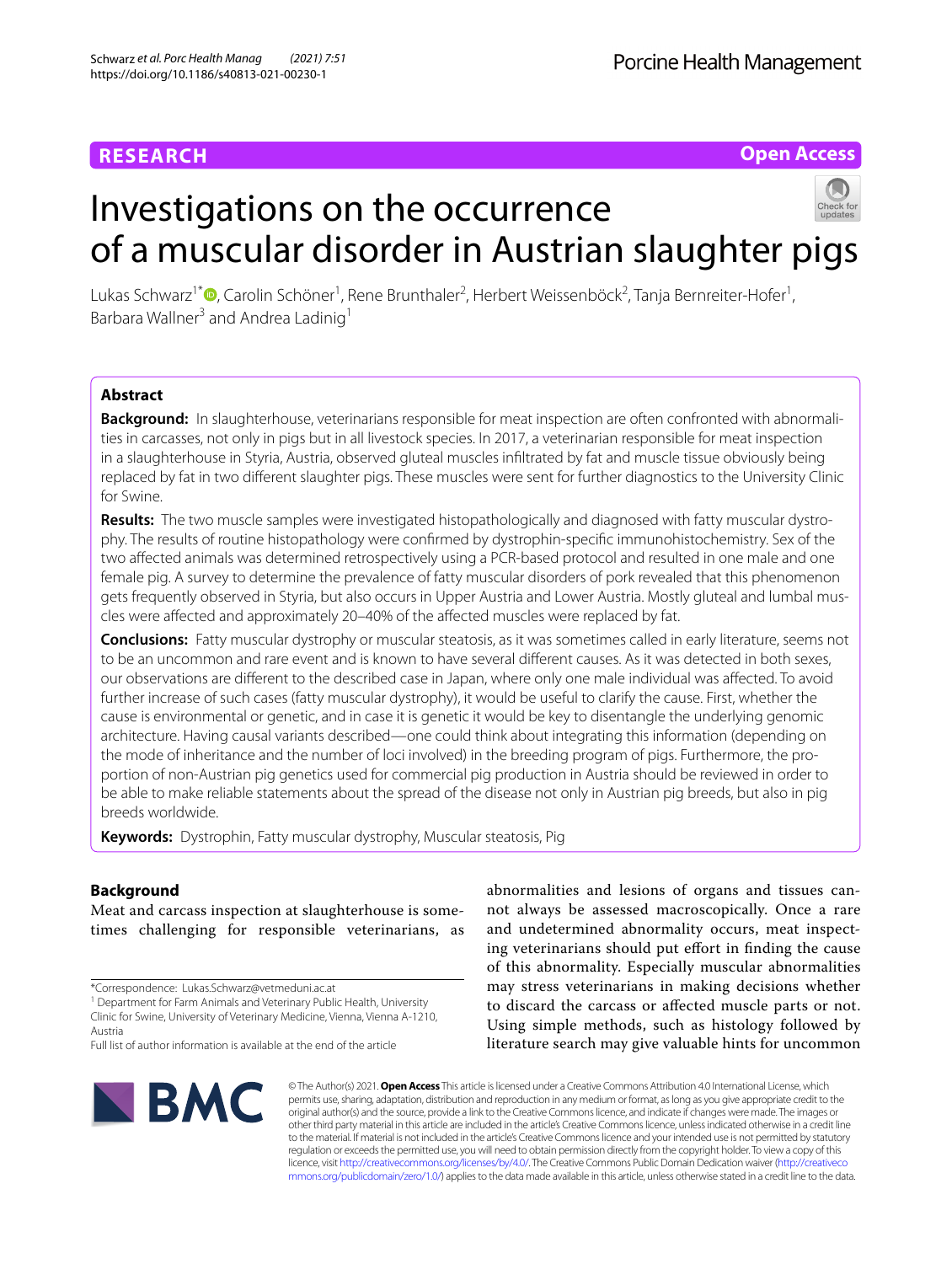and rare muscular abnormalities. However, the cause of the lesions must be investigated using molecular and genetic approaches.

In humans, but also in dogs, rodents and cats, dystrophic muscular diseases are well described and investigated  $[1-4]$  $[1-4]$ . The two forms, Duchenne Muscular Dystrophy (DMD) and Becker Muscular Dystrophy (BMD), are distinguished by the severity of the clinical course of afected patients [[1](#page-5-0)]. While clinical symptoms of DMD, such as starting signs of locomotive disorders and immobility, start very early in life, symptoms of BMD usually emerge later and have a milder course, which leads to a longer survival of the afected individuals [[1\]](#page-5-0). For diagnosing both forms of the disease, a combination of disease-related pedigree records and laboratory tests is available. Additionally, a muscle biopsy may be investigated for the presence and abundance of dystrophin, either immunohistochemically or via Western-blot [\[3](#page-5-2), [4](#page-5-1)]. For studying DMD and BMD of humans, animal models were established in mice and Golden Retriever dogs [[4](#page-5-1)].

In veterinary medicine, dystrophic muscular diseases afect diferent species. Although the mouse model is the most common animal model used for human research, pigs are more comparable to the human body [\[5](#page-5-3)]. Therefore, a BMD pig model was developed and can be used for studying disease progression and future therapy development [\[6](#page-5-4)]. Another research group established an alternative pig DMD model by genetically modifying the exon 52 of the dystrophin gene [[7\]](#page-5-5).

Despite dystrophic muscular diseases exist in domestic pigs, it is not common to spontaneously observe this pathological phenotype in pigs intended for meat production. This is because commercially used pigs do not reach the age at which pathological and clinical abnormalities are usually observed. Historically, there are several pathological descriptions of abnormalities of striated muscles in pigs, which probably all relate to the same or a similar clinicopathological entity: muscular steatosis, progressive primary myopathy, pseudohypertrophic atrophy, lipomatous pseudohypertrophy, interstitial lipomatosis, lipomatous muscular dystrophy, myosclerosis, hyperplasia or atrophia lipomatosa [[8\]](#page-5-6). Underlying causative mechanisms are poorly understood and literature is very rare. However muscular steatosis may occur not only as the consequence of genetic disorder but as the result of chronically damaged or denervated muscles [[9\]](#page-6-0).

In 2013, Japanese researchers published a case of BMD-like myopathy in a slaughter pig. Further investigations using immunohistochemical staining of dystrophin, PCR-based sex determination and histopathological examination confrmed this case to be homologous to human BMD as the affected pig was a male [[10](#page-6-1)]. Sex determination was performed, as the authors suggested a hereditary disease in pigs similar to human BMD, which is linked to the human X-chromosome [[10](#page-6-1), [11\]](#page-6-2).

In 2019, a veterinarian responsible for meat inspection at a Styrian slaughterhouse observed severe abnormalities of gluteal muscles in two slaughter pigs from a single farm. These muscles were sent to the University Clinic for Swine, University of Veterinary Medicine Vienna, Vienna, for further investigations. The aim of this study was to gain information on muscular abnormalities in slaughter pigs in Austria based on histopathological and genetic investigations of muscular tissue from the two afected pigs from Styria as well as a survey across several meat inspecting veterinarians.

## **Results**

# **Histological, immunohistochemical investigations and PCR‑based sex determination**

Histologically, tissue samples from both afected pigs showed severe difuse infltration of the interstitium with adipose tissue. The diameters of muscle fibres were highly variable and groups of severely atrophic fbres were observed, especially at the borders to fat tissue. Very few fbres lost their striation and became homogenized and segmentally fragmented. In some muscle cells the nuclei became centralized. Sporadically mild non-purulent infltration around small interstitial arteries was found (Fig. [1a](#page-2-0)). Compared to control sections (Fig. [1b](#page-2-0)), immunohistochemical staining of dystrophin revealed marked alterations of its expression in the sarcolemma (Fig. [1c](#page-2-0)), ranging from reduction to complete absence of immunostaining. In one of the muscles, dystrophin expression was focally dislocated to the cytoplasm of muscle fbres (Fig. [1](#page-2-0)d). Summarized, the results of histopathological and immunohistochemical examination strongly supported the diagnosis fatty muscular dystrophy.

According to results of the PCR-based sex determination one afected pig was male, the other one female.

## **Survey of Austrian meat inspecting veterinarians**

Fourteen veterinarians gave feedback on their observations about fatty muscular disorders using our survey. The survey resulted in a response rate of  $14.9\%$   $(14/94)$ . Results of the survey are shown in Table [1](#page-3-0).

Most frequently, fatty muscular disorders were reported in Styria (8 diferent vets in 4 slaughterhouse) based on the survey, but also veterinarians of Lower Austria and Upper Austria reported at least once an indication of fatty muscular dystrophy. Most often, fatty muscular dystrophy was reported in slaughterhouse 1, with frequencies of 4-times a year to twice a month. In the remaining slaughterhouses, observations of fatty muscular dystrophy lesions were observed sporadically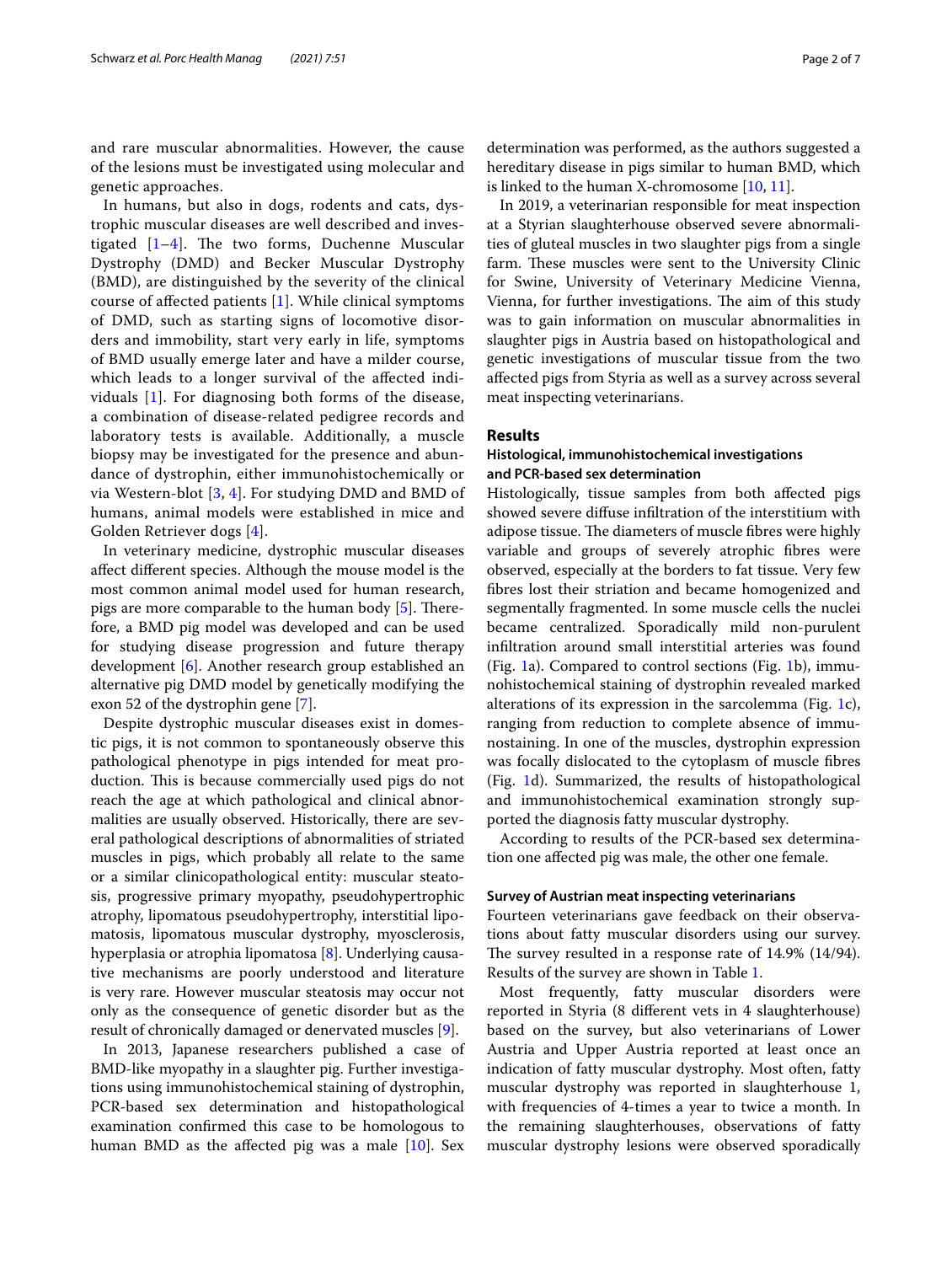

<span id="page-2-0"></span>or were even single observations. In most cases the relative extent of fat infltration in afected muscles parts was 20–40%, in some cases up to 80%. Clinical abnormalities were not reported in any individual during inspection of live animals before slaughtering. Out of all responses, four veterinarians never had observed fatty muscular disorders. Unfortunately, we cannot determine whether all of the non-responding persons (80/94) never observed fatty muscular abnormalities or just were uninterested in participating in the survey. Over the past few years (2018–2020), approximately fve million pigs were slaughtered per year in Austria [[12\]](#page-6-3).

# **Discussion**

The results of this study show for the first time the possible incidence of muscular dystrophic diseases in swine in Austria, based on observations by meat inspecting veterinarians in slaughterhouse, assuming all observations have the same aetiology. Comparing our fndings with the results in a Japanese study [[9\]](#page-6-0), histopathological alterations of the two investigated muscles from Styria were similar to the ones described there [[10\]](#page-6-1). In both of our cases, severe fatty infltration of afected muscles, degenerative hyalination and centrally located cell nuclei could be observed. Furthermore, the reduced expression of dystrophin in the sarcolemma could be confrmed by immunohistochemistry, which let us hypothesize that observed abnormalities may have been caused by a dystrophinopathy. DMD could be excluded in the Japanese as well as in our study, due to the fact that dystrophin was not totally lacking and no malfunctions of the muscular apparatus of live animals could be observed [\[1](#page-5-0), [10\]](#page-6-1). Our fndings in the two pigs from Styria difer at least in parts from the Japanese fndings as we could not detect myophagy and fbrosis and there were only scarce necrotic myofibres. This may be due to a diferent underlying mechanism causing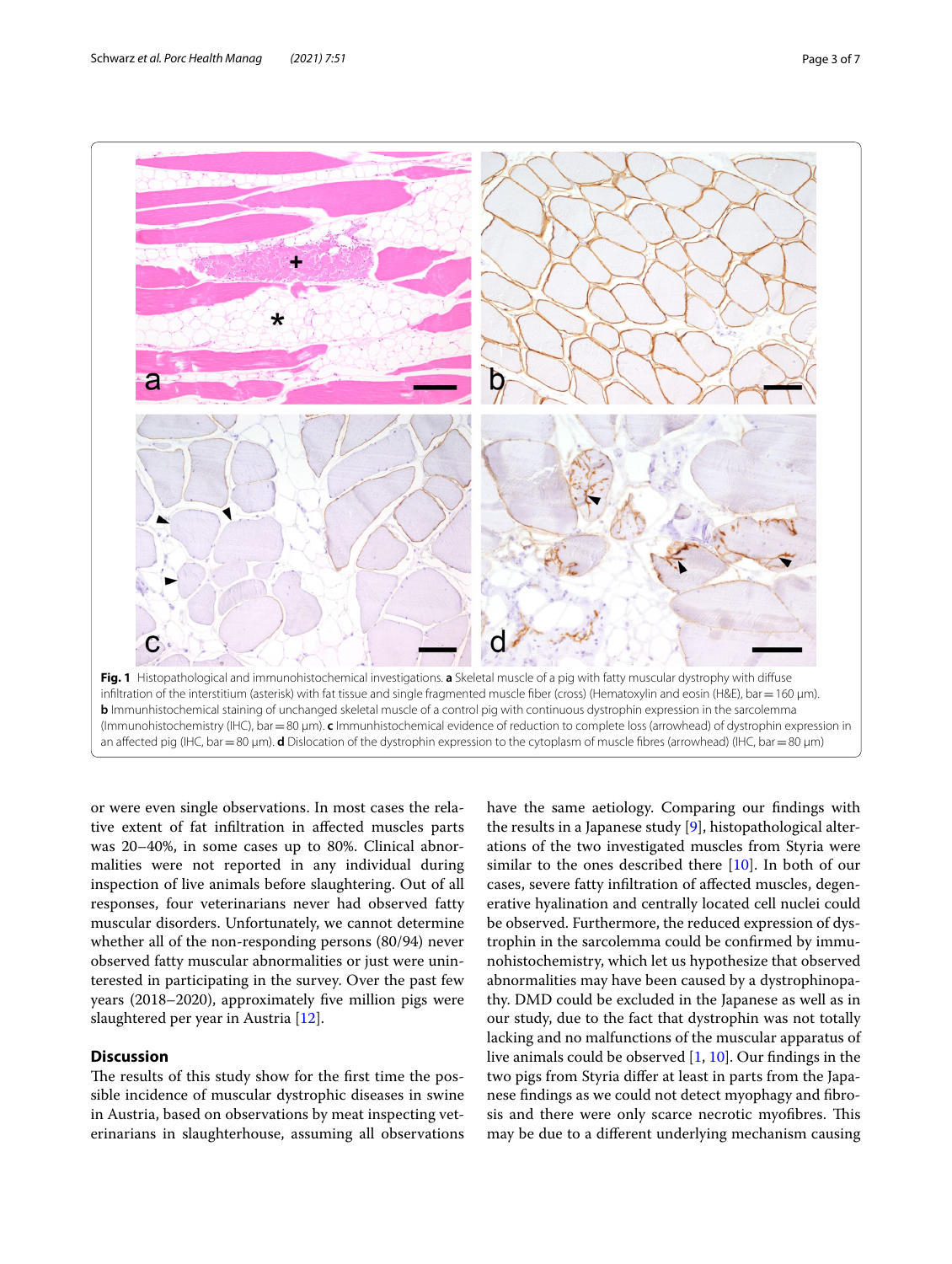| Region    | <b>VET</b>     | SH             | Lesions   | FO                    | <b>Affected</b><br>muscles | % fat infiltration | Clinical<br>signs in live<br>animals |
|-----------|----------------|----------------|-----------|-----------------------|----------------------------|--------------------|--------------------------------------|
| <b>ST</b> |                |                | Yes       | 5x/year               | G, L                       | 20-40%             | none                                 |
| <b>ST</b> | $\overline{2}$ |                | Yes       | 4x/year               | G, L                       | 20-40%             | none                                 |
| <b>ST</b> | 3              |                | Yes       | 10x/year              | G, L                       | 40-60%             | none                                 |
| ST        | $\overline{4}$ |                | Yes       | 1x/month              | G, L                       | 20-40%             | none                                 |
| ST        | 5              |                | Yes       | 1-2x/month            | G, L                       | 20-80%             | none                                 |
| ST        | 6              | $\overline{2}$ | <b>No</b> |                       | -                          |                    |                                      |
| ST        | 7              | 3              | Yes       | 1x/year               | G, L                       | 20-40%             | none                                 |
| ST        | 8              | 3              | Yes       | $1 \times$ in 5 years | G, L                       | 20-40%             | Not evaluated                        |
| ST        | 9              | $\overline{4}$ | Yes       | Sporadically          | D                          | Not evaluated      |                                      |
| LA        | 10             | 5              | Yes       | 2-3x/year             | G                          | 40-60%             | Not evaluated                        |
| UA        | 11             | 6              | Yes       | Once                  | G                          | 20-40%             | Not evaluated                        |
| UA        | 12             | 7              | No        |                       |                            |                    |                                      |
| UA        | 13             | 7              | <b>No</b> | -                     |                            |                    |                                      |
| CA        | 14             | 8              | No        |                       |                            |                    |                                      |
|           |                |                |           |                       |                            |                    |                                      |

<span id="page-3-0"></span>**Table 1** Summary of the data collected via surveying

ST, Styria; LA, Lower Austria; UA, Upper Austria; CA, Carinthia; VET, meat inspecting veterinarian; SH, slaughterhouse; Lesions, lesions of fatty muscular dystrophy observed; FO, frequency of observations; G, gluteal muscle parts; L, lumbal muscle parts; D, diaphragmatic muscles

muscular dystrophy in the Austrian compared to the Japanese case—either genetically determined or based on another yet unknown and maybe also non-genetic aetiology [\[9](#page-6-0)]. It has been shown, that even diferent mutations in the dystrophin gene can result in variable properties of the protein and accordingly diverse histologic characteristics. For example, in a minipig the mutation of the central rod domain of the dystrophin gene led to mild clinical signs [[6\]](#page-5-4), whereas a modifcation of the gene at exon 52 in another pig resulted in severe DMD [\[7\]](#page-5-5). Moreover, a case in the United States reported a mutation of exon 41 of the dystrophin gene in a pig which, additionally to classical fndings of muscle dystrophy of striated muscles, showed porcine stress syndrome [\[13](#page-6-4)]. As we do not know the cause of fatty muscular disorders in Austrian pigs, we can just speculate why our cases difer from the Japanese fndings. Summarizing all recently described cases, obviously more than one mechanism exists which may end up in diferent muscular dystrophy or fatty muscular dystrophy, respectively.

Fatty muscular dystrophy is often caused by mutations in the dystrophin gene, which in humans as in pigs is located on the X-chromosome. X-chromosomal location of a gene causes a gonosomal mode of inheritance [[10\]](#page-6-1). Assuming also a disease causing alteration in the dystrophin gene, we speculate that sows which carried an impaired X-chromosome could have resulted in afected piglets even if they were inseminated with semen of unaffected (homozygous for the wildtype allele) boars due to the gonosomal recessive inheritance which consequently developed fatty muscular dystrophy. Such matings would result in a majority of healthy siblings, but theoretically 25% of the male piglets may also end up in fatty muscular dystrophy, despite the boar was no carrier of a dystrophin gene mutation. Horiuchi et al. [[10\]](#page-6-1) suggested, analogous to human BMD and based on just one investigated case, that only male pigs were afected. As in our case one male and one female pig were afected by fatty muscular dystrophy, we hypothesize, that the mother sow and boar used for insemination may have been carriers of an impaired X-chromosome. As we did not investigate the genetic background of the two Austrian pigs, we can just speculate whether the cause of this fatty muscular disorder was based on a hereditary disease or if it has an absolutely diferent aetiology such as chronic muscle damage or denervation [\[9](#page-6-0)]. However, the occurrence of possibly fatty muscular dystrophy in a female pig could be more important than expected. Supposing fatty muscular dystrophy in Austrian pigs is a hereditary disease based on a recessive mutation on the dystrophin gene in both, male and female pigs, this would be alarming as it would imply a high allele frequency in the Austrian swine population. Next it would be indicated to fnd out the origin of afected animals for the determination of the genetic background and the infuencing environment. This may be followed by a deep analysis of inheritance and estimation of heritability of the trait. Based on the afore mentioned steps one may put effort in determining responsible loci in the genome for establishing a molecular genetic test which probably could be used in swine breeding for eradication of fatty muscular dystrophy.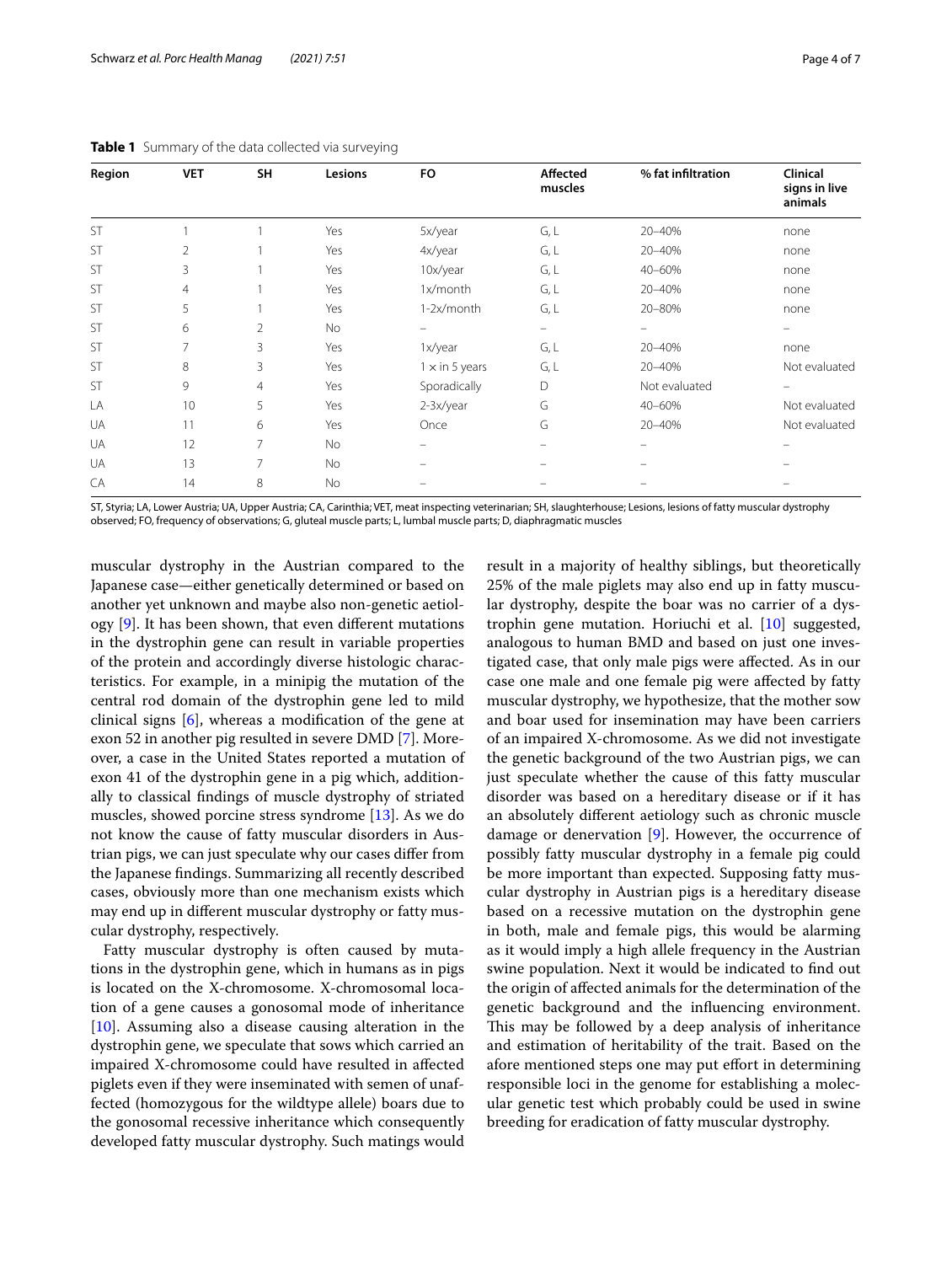It has to be stated, that the reported observations in the survey may have had diferent aetiological backgrounds, other than fatty muscular dystrophy, such as replacement of muscle tissue after trauma, pressure or denerva-tion [[9\]](#page-6-0). Therefore it just can be hypothesized, whether all observations reported by meat inspecting veterinarians were caused by a dystrophinopathy or not. However, the two individual muscles described here most probably were afected by fatty muscular dystrophy, which could be supported by the results of immunohistochemical staining of dystrophin. Based on the results of the survey it can be concluded, that a muscular disorder, similar to the one of the two described muscles in this case report, is not only a regional problem in Styria, as corresponding lesions were reported by meat inspecting veterinarians also in Lower Austria and Upper Austria. Nevertheless, most observations were reported from Styrian veterinarians. We assessed the reports from Styria as relevant, as all responding meat inspecting veterinarians regularly and more than once a week inspect meat. Interestingly, in slaughterhouse one, observations of animals afected by fatty muscular dystrophy were reported once to twice a month. Hypothesizing that Austrian observations of fatty muscular disorders result from a hereditary disease background, one may speculate that the higher incidence in Styria is due to the establishment of carriers in local gilt and boar breeding stock. For this reason, further research is necessary to investigate whether fatty muscular disorders in Austria are genetically determined and if so, the underlying genetic basis should be resolved to detect carriers in Austrian swine breeds which serve as multiplying factors. Moreover, frst a cost–beneft-analysis has to be performed to fnd out whether fatty muscular disorders in Austria are an economical or health related problem of pigs that would justify the time and efort of further research.

Another explanation for the accumulated occurrence in Styria could be, that the relatively low response rate of our survey may have substantially biased the situation. Despite it seems that reported cases primarily originated from Styria, we can just hypothesize about the reason for this observation.

# **Conclusion**

A muscular disorder, very similar to a described case of fatty muscular dystrophy in a Japanese pig was diagnosed for the frst time in Austria and fatty muscular disorders were more often observed in Styria compared to other federal states. As we just can speculate about the causative mechanism of this fatty muscular disorder and observed muscular disorders, an in-depth analysis is indicated to elucidate the prevalence of fatty muscular dystrophy not only in the Austrian swine population, but also in the pig population worldwide. Further studies are needed to investigate the cause for the observed lesions in order to develop strategies to eradicate fatty muscular dystrophy and/or other muscular disorders.

## **Methods**

This study was performed in two different parts. Part one contained in-depth diagnostics of skeletal muscle samples of two slaughter pigs from Styria and part two was a survey among meat inspecting veterinarians at Austrian slaughterhouses.

## **Muscle samples from slaughter pigs**

Two gluteal muscle samples were sent for further diagnostics to the University Clinic for Swine, University of Veterinary Medicine Vienna, Austria, by a veterinarian responsible for meat inspection. Cubic pieces with an edge length of approximately 1.5 cm of each muscle were placed in 10% bufered formalin for histological and immunohistochemical investigations. Additionally, tissue of each muscle was stored at -20 °C for potential further investigations.

#### **Histological and immunohistochemical investigations**

After 24 h of fxation, the samples were embedded in paraffin wax, sectioned at  $\sim$  3  $\mu$ m and stained with hematoxylin and eosin. Immunostaining for dystrophin was performed in order to check for a dystrophinopathy as underlying cause of this condition. Muscular dystrophies are characterized by defects in the gene coding for dystrophin, a sarcolemmal-associated cytoskeletal protein. Afected cases usually show complete (DMD) or partial (BMD) absence of immunostaining [[9\]](#page-6-0). Dystrophin immunohistochemistry with a monoclonal antibody (dilution 1:50; Lab Vision, Fremont, CA, USA) was performed with an automated immunostainer (Thermo Autostainer 360-2D; Thermo-Fisher Scientific, Fremont, CA, USA) using the Ultravision LP detection system (Thermo-Fisher) and DAB as chromogen (Thermo-Fisher). As positive control gluteal muscle from an unafected pig was used. For negative control the primary antibody was replaced by the respective immunoglobulin isotype.

# **DNA isolation and PCR‑based sex determination**

Genomic DNA was isolated from 25 mg muscle tissue using Nexttec DNA Isolationskit (Nexttec, Germany). PCR sex determination was performed as described by Blanes et al. [\[14](#page-6-5)] including positive controls from pigs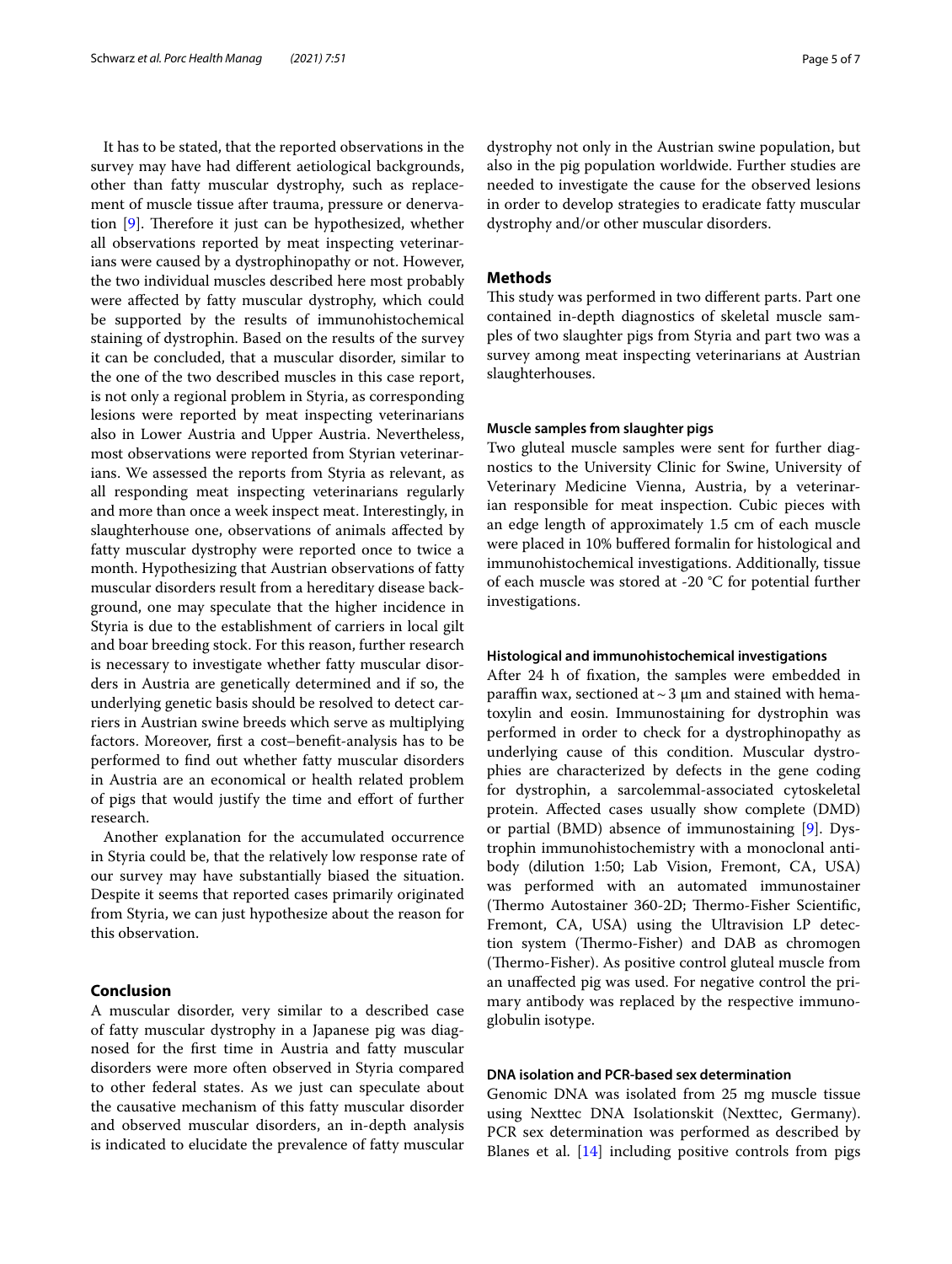with confrmed sex and a no-template control. PCR fragment sizes were visualized on a 1.5% Agarose gel containing Atlas clearsight DNA dye (Atlas, Estonia).

# **Survey among Austrian meat inspecting veterinarians**

For the determination of the frequency of fatty muscular dystrophy or muscular steatosis a questionnaire was prepared. This questionnaire was sent to meat inspecting veterinarians in Lower and Upper Austria, Carinthia and Styria. Additionally, the survey was extended to operators of slaughter houses and meat processing companies with the goal to forward the questionnaire to the responsible veterinarians. The survey was conducted from May 2019 until November 2019 and the questionnaire was sent in total to 94 diferent recipients via e-mail. To increase the return rate of flled questionnaires we decided to keep it short in regards to the numbers of questions and points asked. Due to data protection reasons no person-related data were collected. In case of submission of additional personalized data, this was anonymized. The questionnaire frst asked if fatty muscular dystrophy has been observed at all. In case of afrmation, consecutive questions were on the frequency of the observations, which muscle parts have been observed to be afected, the relative extent of afected muscle parts and if any clinical signs were observed during clinical examination of live animals at the slaughterhouse (Additional fle [1\)](#page-5-7). For explanatory reasons a description of fatty muscular dystrophy or muscular steatosis respectively was sent with the questionnaire (Additional file  $2$ ). This was necessary to exclude the misinterpretation of other muscular diseases as fatty muscular dystrophy.

Data were only descriptively analysed using Microsoft Excel (Microsoft Office 365, USA) due to the low response rate.

#### **Abbreviations**

BMD: Becker muscular dystrophy; DMD: Duchenne muscular dystrophy; H&E: Hematoxylin and eosin; IHC: Immunohistochemistry; PCR: Polymerase chain reaction; DNA: Deoxyribonucleic acid.

#### **Supplementary Information**

The online version contains supplementary material available at [https://doi.](https://doi.org/10.1186/s40813-021-00230-1) [org/10.1186/s40813-021-00230-1](https://doi.org/10.1186/s40813-021-00230-1).

<span id="page-5-8"></span><span id="page-5-7"></span>**Additional fle 1.** Blank form used for the survey.

**Additional fle 2.** Description of an correponding example of the described muscular disorder and information for participating meat inspecting veterinarians in the survey.

#### **Acknowledgements**

We want to thank the veterinarians for participating and responding to the survey. Furthermore, we would like to thank Dr. Johann Höcher from Praxisgemeinschaft Höcher, Wolfsberg, Austria for sending the muscle samples of the two slaughter pigs, which made this study possible.

#### **Authors' contributions**

LS and CS wrote the frst draft of the manuscript and proof-read it, LS initiated the cooperation with BW and supervised diploma student CS and this study, searched for literature and fnalized the manuscript. BW performed the PCRbased sex determination of the muscle samples and gave valuable input in writing the manuscript. RB and HW were responsible for histopathological examination and dystrophin immunohistochemistry. TBH was responsible for organization of the transfer of the samples to the university clinic, literature study and proof read the manuscript. AL and BW gave important support on writing the manuscript and proof read the manuscript. All authors read and approved the fnal manuscript.

#### **Funding**

This study was conducted under the responsibility of the University Clinic for Swine without any funding.

#### **Availability of data and materials**

All data generated or analysed during this study are included in this published article or are available as supplementary data.

#### **Declarations**

**Ethics approval and consent to participate** Not applicable.

#### **Consent for publication**

Not applicable.

#### **Competing interests**

The authors declare that they have no competing interests.

#### **Author details**

<sup>1</sup> Department for Farm Animals and Veterinary Public Health, University Clinic for Swine, University of Veterinary Medicine, Vienna, Vienna A‑1210, Austria. 2 <sup>2</sup> Department of Pathobiology, Institute of Pathology, University of Veterinary Medicine, Vienna, Vienna A-1210, Austria. <sup>3</sup> Department of Biomedical Science, Institute of Animal Breeding and Genetics, University of Veterinary Medicine, Vienna, Vienna A‑1210, Austria.

Received: 20 May 2021 Accepted: 11 August 2021 Published online: 31 August 2021

#### **References**

- <span id="page-5-0"></span>Blake DJ, Weir A, Newey SE, Davies KE. Function and genetics of dystrophin and dystrophin-related proteins in muscle. Physiol Rev. 2002;82:291–329.
- 2. Bushby KMD, Thambyayah M, Gardner-Medwin D. Prevalence and incidence of Becker muscular dystrophy. Lancet. 1991;337:1022–4.
- <span id="page-5-2"></span>3. Bushby K, Finkel R, Birnkrant D, Case LE, Clemens PR, Cripe L, et al. Diagnosis and management of Duchenne muscular dystrophy, part 1: diagnosis, and pharmacological and psychosocial management. Lancet Neurol. 2010;9:77–93.
- <span id="page-5-1"></span>4. Wilson K, Faelan C, Patterson-Kane JC, Rudmann DG, Moore SA, Frank D, et al. Duchenne and becker muscular dystrophies: a review of animal models, clinical end points, and biomarker quantifcation. Toxicol Pathol. 2017;45:961–76.
- <span id="page-5-3"></span>5. Bassols A, Costa C, Eckersall PD, Osada J, Sabrià J, Tibau J. The pig as an animal model for human pathologies: a proteomics perspective. Proteomics Clin Appl. 2014;8:715–31. [https://doi.org/10.1002/prca.20130](https://doi.org/10.1002/prca.201300099) [0099](https://doi.org/10.1002/prca.201300099).
- <span id="page-5-4"></span>6. Selsby JT, Ross JW, Nonneman D, Hollinger K. Porcine models of muscular dystrophy. ILAR J. 2015;56:116–26.
- <span id="page-5-5"></span>7. Klymiuk N, Blutke A, Graf A, Krause S, Burkhardt K, Wuensch A, et al. Dystrophin-defcient pigs provide new insights into the hierarchy of physiological derangements of dystrophic muscle. Hum Mol Genet. 2013;22:4368–82.
- <span id="page-5-6"></span>8. Swatland HJ. Developmental disorders of skeletal muscle in cattle, pigs and sheep. Vet Bull. 1974;44:179–202.